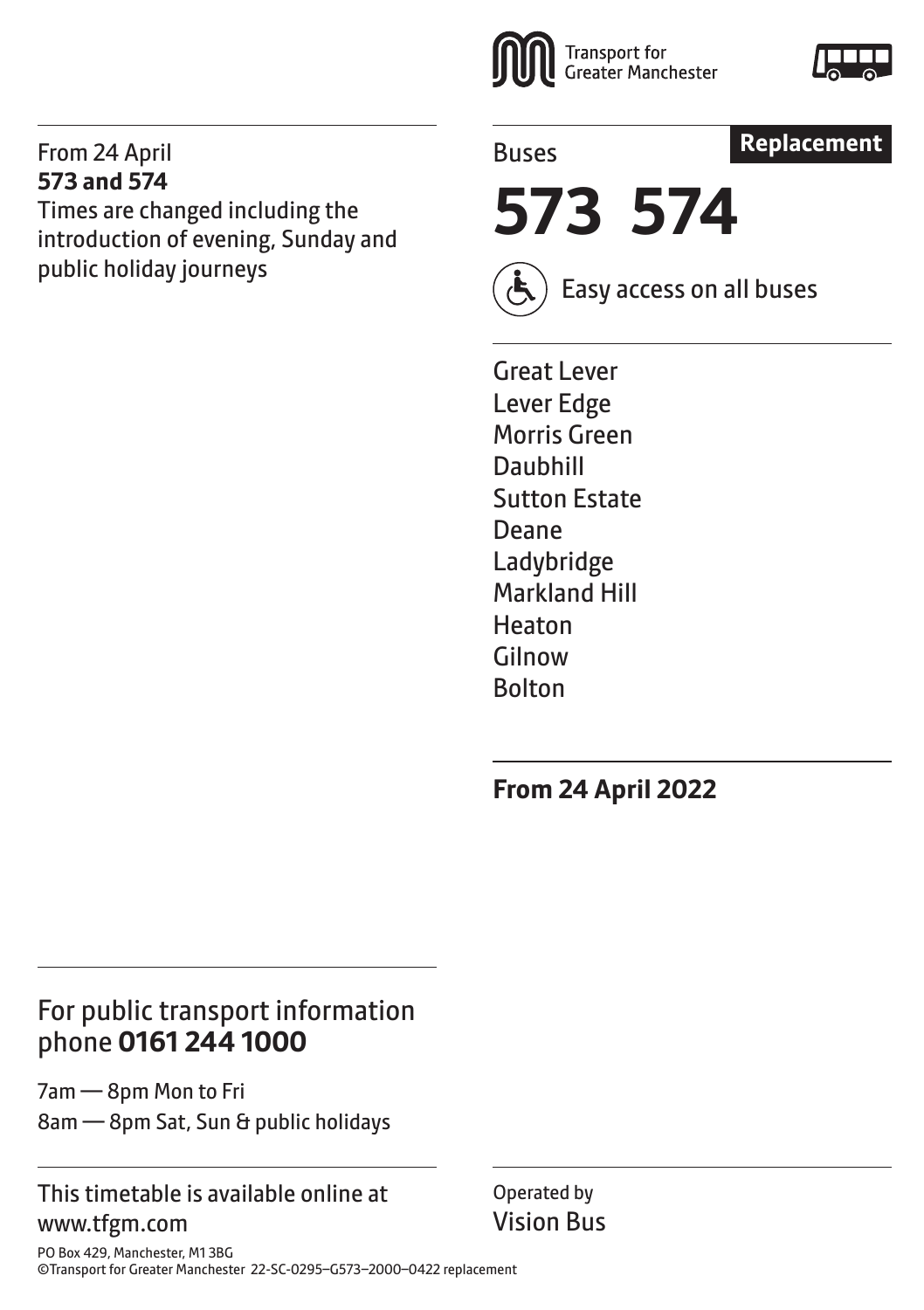# Additional information

# Alternative format

To ask for leaflets to be sent to you, or to request large print, Braille or recorded information phone 0161 244 1000 or visit www.tfgm.com

### Easy access on buses



 Journeys run with low floor buses have no steps at the entrance, making getting on and off easier. Where shown, low floor buses have a ramp for access and a dedicated space for wheelchairs and pushchairs inside the bus. The bus operator will always try to provide easy access services where these services are scheduled to run.

# Using this timetable

Timetables show the direction of travel, bus numbers and the days of the week. Main stops on the route are listed on the left. Where no time is shown against a particular stop, the bus does not stop there on that journey. Check any letters which are shown in the timetable against the key at the bottom of the page.

# Where to find information about service changes

www.tfgm.com Bus station posters Leaflets from outlets.

# Tickets and information

Bus companies offer a range of tickets for use on their own buses. For travel on any service in the County, use System One tickets, including DaySaver. Travelshops provide tickets, information and journey planning advice on buses, trains and trams for work and pleasure.

# Using the 24 hour clock

Times are shown in four figures. The first two are the hour and the last two are the minutes.

0753 is 53 minutes past 7am 1953 is 53 minutes past 7pm



# Operator details

#### **Vision Bus**

Unit 1E Blackrod Interchange Station Road Blackrod Bolton BL6 5JE Telephone 01204 468 288

#### **Travelshops**

#### **Bolton Interchange**

Mon to Fri 7am to 5.30pm Saturday 8am 5.30pm Sunday\* Closed \*Including public holidays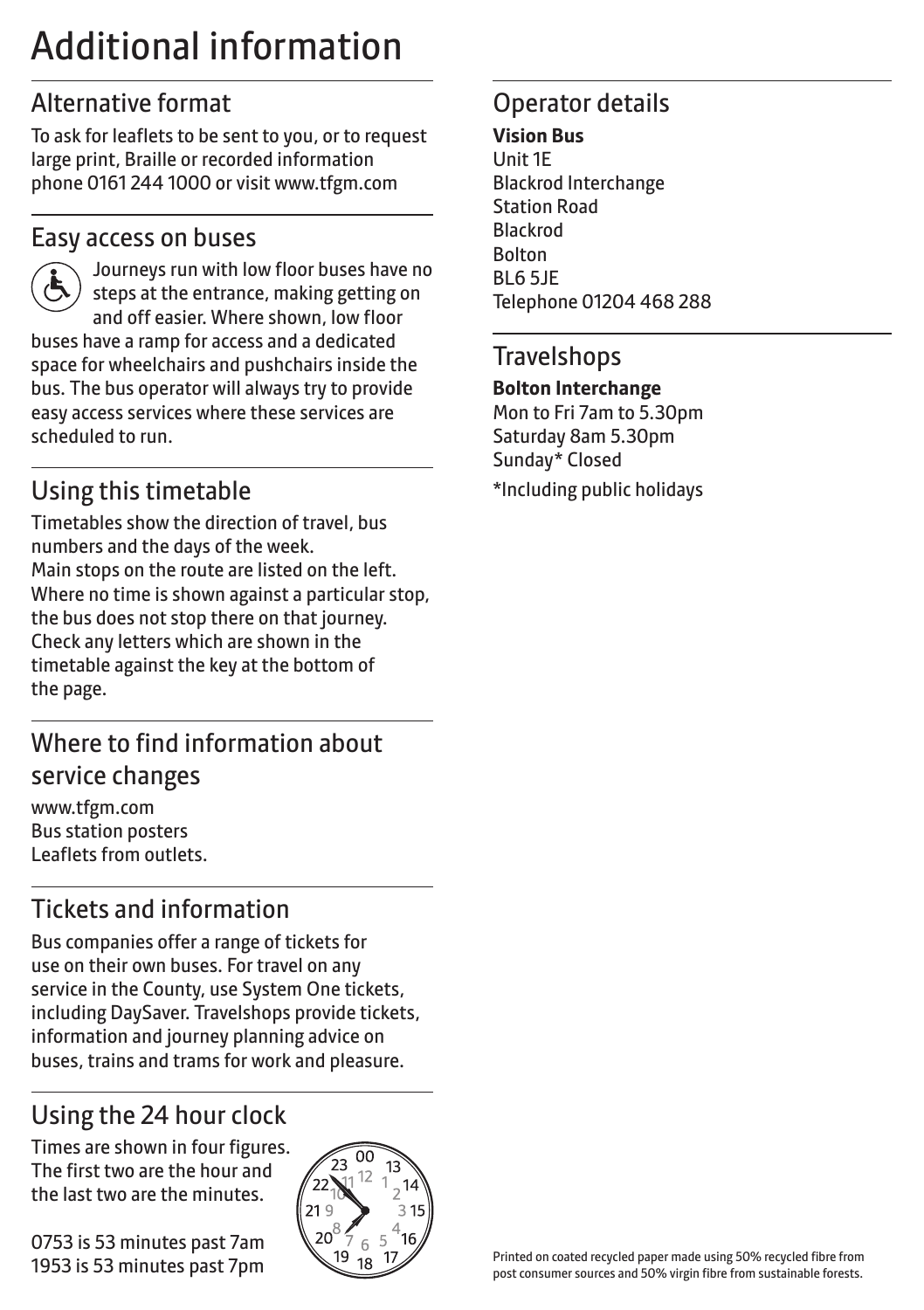

Contains Ordnance Survey data ©Crown copyright and database right 2010<br>©0100022610 Transport for Greater Manchester 2022<br>Transport for Greater Manchester uses reasonable endeavours to check the accuracy of<br>enterwill Transp event will Transport for Greater Manchester be liable for any loss that may arise from this Transport for Greater Manchester uses reasonable endeavours to check the accuracy of information published and to publish changes to information in a timely manner. In no ©0100022610 Transport for Greater Manchester 2022

information being inaccurate.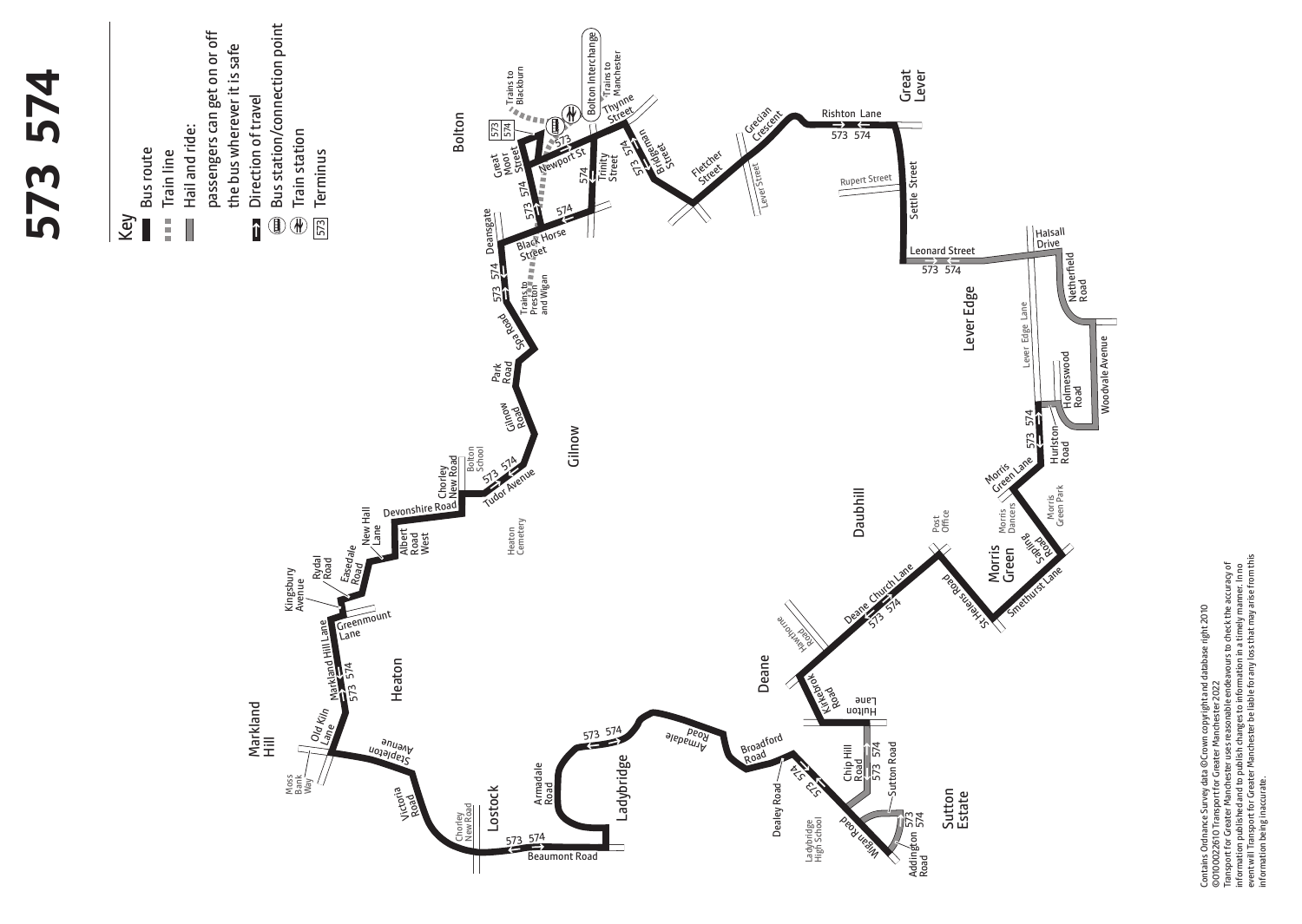# Mondays to Fridays

| Bolton, Interchange             | 0658 0758 0908       |       |           | 1808 2003 2203 |      |  |
|---------------------------------|----------------------|-------|-----------|----------------|------|--|
| Settle Street/Leonard Street    | 0706 0806 0916       |       |           | 1816 2010 2210 |      |  |
| Lever Edge, Hurlston Road       | 0712 0812 0922       |       |           | 1822 2016 2216 |      |  |
| Morris Green, Morris Green Park | 0713 0813 0923 and   |       | 1823      | 2017           | 2217 |  |
| Deane Church Ln/Kirkebrok Rd    | 0717 0817 0927       | every | 1827      | 2021           | 2221 |  |
| Sutton Estate, Addington Road   | 0722 0822 0932 hour  |       |           | 1832 2026 2226 |      |  |
| Deane Golf Club                 | 0724 0824 0934 until |       | 1834 2028 |                |      |  |
| Markland Hill, Old Kiln Lane    | 0734 0834 0944       |       | 1844 2037 |                |      |  |
| Tudor Avenue, Bolton School     | 0743 0843 0953       |       |           | 1853 2046      |      |  |
| Bolton, Interchange             | 0753 0853 1003       |       |           | 1903 2056      |      |  |

### Saturdays **Saturdays** Sundays and public holidays (except Christmas and New Year period)

| Bolton, Interchange                | 0758 0908 |       | 1808 | 2003 2203 |      | 1003 | 1203 | 1403 | 1603 |      | 1803 2003 |  |  |
|------------------------------------|-----------|-------|------|-----------|------|------|------|------|------|------|-----------|--|--|
| Settle Street/Leonard Street       | 0806 0916 |       | 1816 | 2010      | 2210 | 1010 | 1210 | 1410 | 1610 | 1810 | 2010      |  |  |
| Lever Edge, Hurlston Road          | 0812 0922 |       | 1822 | 2016 2216 |      | 1016 | 1216 | 1416 | 1616 | 1816 | 2016      |  |  |
| Morris Green, Morris Green Park    | 0813 0923 | and   | 1823 | 2017      | 2217 | 1017 | 1217 | 1417 | 1617 | 1817 | 2017      |  |  |
| Deane Church Ln/Kirkebrok Rd       | 0817 0927 | every | 1827 | 2021      | 2221 | 1021 | 1221 | 1421 | 1621 | 1821 | 2021      |  |  |
| Sutton Estate, Addington Road      | 0822 0932 | hour  | 1832 | 2026 2226 |      | 1026 | 1226 | 1426 | 1626 |      | 1826 2026 |  |  |
| Deane Golf Club                    | 0824 0934 | until | 1834 | 2028      |      | 1028 | 1228 | 1428 | 1628 | 1828 |           |  |  |
| Markland Hill, Old Kiln Lane       | 0834 0944 |       | 1844 | 2037      |      | 1037 | 1237 | 1437 | 1637 | 1837 |           |  |  |
| <b>Tudor Avenue, Bolton School</b> | 0843 0953 |       |      | 1853 2046 |      | 1046 | 1246 | 1446 | 1646 | 1846 |           |  |  |
| Bolton, Interchange                | 0853 1003 |       |      | 1903 2056 |      | 1056 | 1256 | 1454 | 1656 | 1856 |           |  |  |
|                                    |           |       |      |           |      |      |      |      |      |      |           |  |  |

For details of buses during the Christmas and New Year period, please phone 0161 244 1000

Bus 573 is provided with the financial support of Transport for Greater Manchester

W– All bus 573 journeys are run using easy access buses. See inside front cover of this leaflet for details